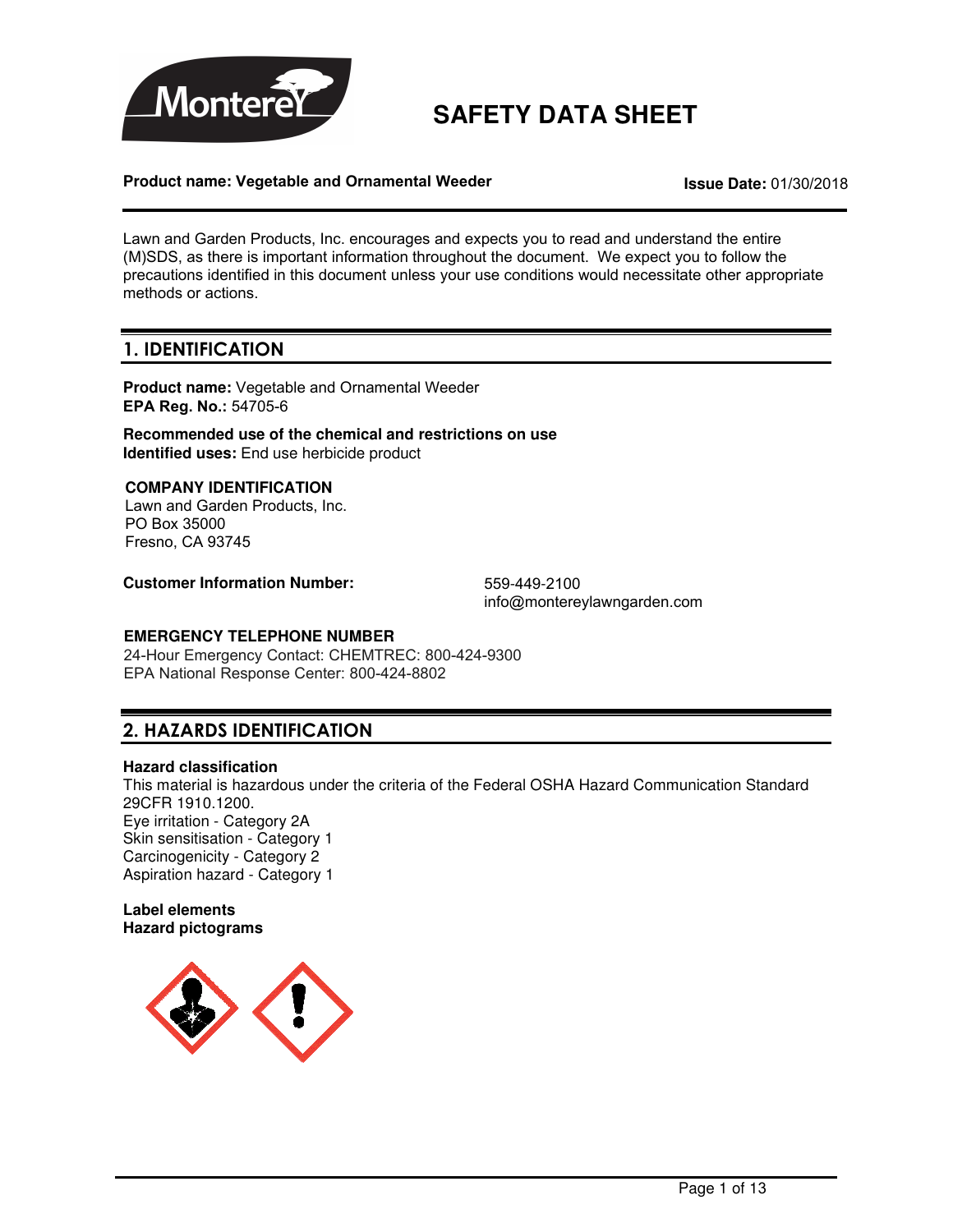### Signal word: **DANGER!**

### **Hazards**

May be fatal if swallowed and enters airways. May cause an allergic skin reaction. Causes serious eye irritation. Suspected of causing cancer.

### **Precautionary statements**

#### **Prevention**

Obtain special instructions before use. Do not handle until all safety precautions have been read and understood. Avoid breathing dust/ fume/ gas/ mist/ vapours/ spray. Wash skin thoroughly after handling. Contaminated work clothing should not be allowed out of the workplace. Wear eye protection/ face protection. Wear protective gloves. Use personal protective equipment as required.

### **Response**

IF SWALLOWED: Immediately call a POISON CENTER or doctor/ physician. IF ON SKIN: Wash with plenty of soap and water. IF IN EYES: Rinse cautiously with water for several minutes. Remove contact lenses, if present and easy to do. Continue rinsing. IF exposed or concerned: Get medical advice/ attention. Do NOT induce vomiting. If skin irritation or rash occurs: Get medical advice/ attention. If eye irritation persists: Get medical advice/ attention. Wash contaminated clothing before reuse.

### **Storage**

Store locked up.

### **Disposal**

Dispose of contents/ container to an approved waste disposal plant.

### **Other hazards**

no data available

## 3. COMPOSITION/INFORMATION ON INGREDIENTS

| This product is a mixture. |               |               |
|----------------------------|---------------|---------------|
| Component                  | <b>CASRN</b>  | Concentration |
|                            |               |               |
| Trifluralin                | 1582-09-8     | 43.0%         |
| Naphthalene                | $91 - 20 - 3$ | 7.0%          |
| <b>Balance</b>             | Not available | 50.0%         |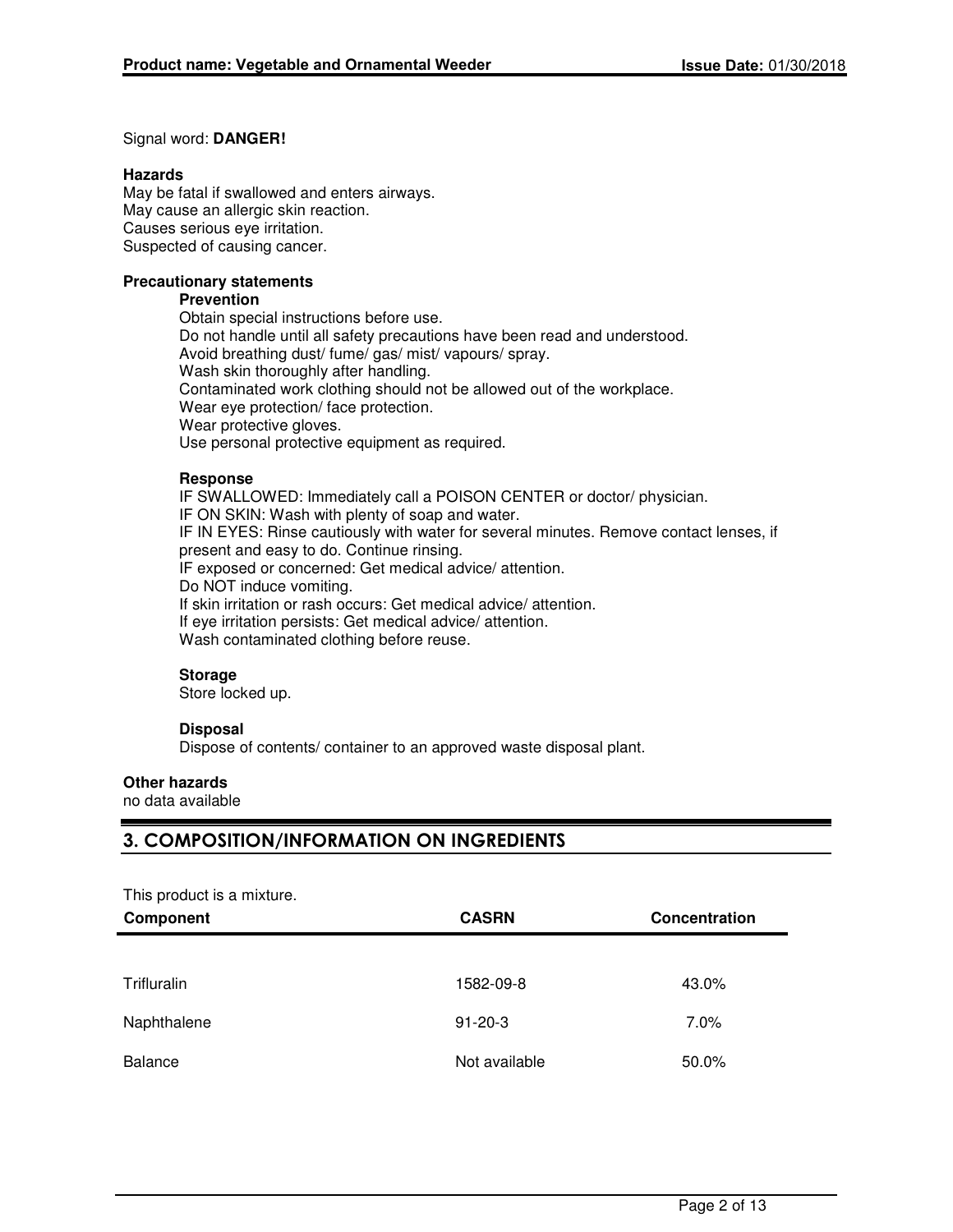### 4. FIRST AID MEASURES

### **Description of first aid measures**

**Inhalation:** Move person to fresh air. If person is not breathing, call an emergency responder or ambulance, then give artificial respiration; if by mouth to mouth use rescuer protection (pocket mask etc). Call a poison control center or doctor for treatment advice. If breathing is difficult, oxygen should be administered by qualified personnel.

**Skin contact:** Take off contaminated clothing. Wash skin with soap and plenty of water for 15-20 minutes. Call a poison control center or doctor for treatment advice. Wash clothing before reuse. Shoes and other leather items which cannot be decontaminated should be disposed of properly.

**Eye contact:** Hold eyes open and rinse slowly and gently with water for 15-20 minutes. Remove contact lenses, if present, after the first 5 minutes, then continue rinsing eyes. Call a poison control center or doctor for treatment advice.

**Ingestion:** Immediately call a poison control center or doctor. Do not induce vomiting unless told to do so by a poison control center or doctor. Do not give any liquid to the person. Do not give anything by mouth to an unconscious person.

**Most important symptoms and effects, both acute and delayed:** Aside from the information found under Description of first aid measures (above) and Indication of immediate medical attention and special treatment needed (below), any additional important symptoms and effects are described in Section 11: Toxicology Information.

### **Indication of any immediate medical attention and special treatment needed**

**Notes to physician:** Skin contact may aggravate preexisting dermatitis. Aspiration into the lungs may occur during ingestion or vomiting, causing tissue damage or lung injury. The decision of whether to induce vomiting or not should be made by a physician. If lavage is performed, suggest endotracheal and/or esophageal control. Danger from lung aspiration must be weighed against toxicity when considering emptying the stomach. No specific antidote. Treatment of exposure should be directed at the control of symptoms and the clinical condition of the patient. Have the Safety Data Sheet, and if available, the product container or label with you when calling a poison control center or doctor, or going for treatment.

### 5. FIREFIGHTING MEASURES

**Suitable extinguishing media:** Water fog or fine spray. Dry chemical fire extinguishers. Carbon dioxide fire extinguishers. Foam. Alcohol resistant foams (ATC type) are preferred. General purpose synthetic foams (including AFFF) or protein foams may function, but will be less effective.

**Unsuitable extinguishing media:** Do not use direct water stream. May spread fire.

### **Special hazards arising from the substance or mixture**

**Hazardous combustion products:** During a fire, smoke may contain the original material in addition to combustion products of varying composition which may be toxic and/or irritating. Combustion products may include and are not limited to: Nitrogen oxides. Fluorinated hydrocarbons. Carbon monoxide. Carbon dioxide.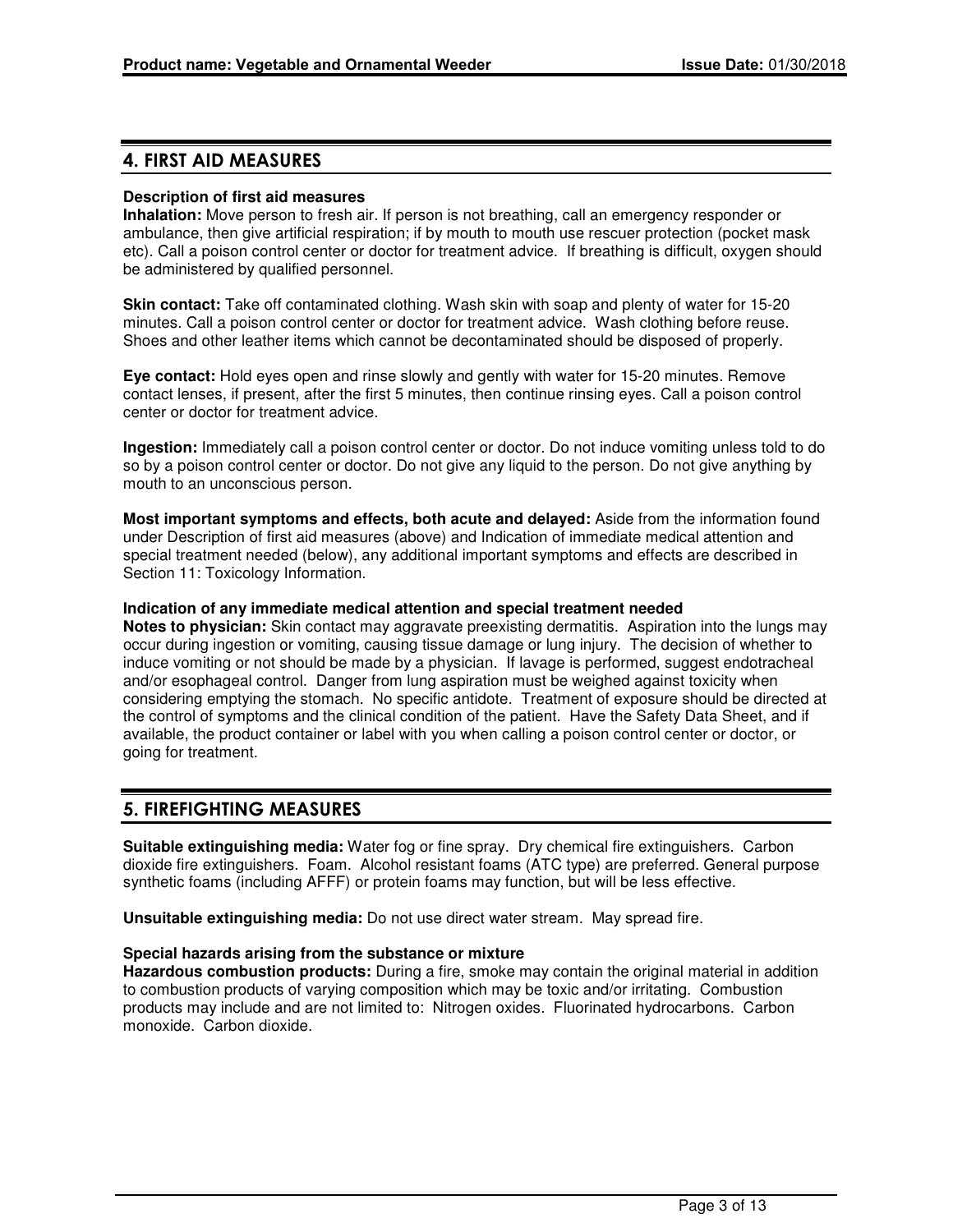**Unusual Fire and Explosion Hazards:** Container may rupture from gas generation in a fire situation. Violent steam generation or eruption may occur upon application of direct water stream to hot liquids. Dense smoke is produced when product burns.

### **Advice for firefighters**

**Fire Fighting Procedures:** Keep people away. Isolate fire and deny unnecessary entry. Consider feasibility of a controlled burn to minimize environment damage. Foam fire extinguishing system is preferred because uncontrolled water can spread possible contamination. Use water spray to cool fire exposed containers and fire affected zone until fire is out and danger of reignition has passed. Fight fire from protected location or safe distance. Consider the use of unmanned hose holders or monitor nozzles. Immediately withdraw all personnel from the area in case of rising sound from venting safety device or discoloration of the container. Burning liquids may be extinguished by dilution with water. Do not use direct water stream. May spread fire. Move container from fire area if this is possible without hazard. Burning liquids may be moved by flushing with water to protect personnel and minimize property damage. Contain fire water run-off if possible. Fire water run-off, if not contained, may cause environmental damage. Review the "Accidental Release Measures" and the "Ecological Information" sections of this (M)SDS.

**Special protective equipment for firefighters:** Wear positive-pressure self-contained breathing apparatus (SCBA) and protective fire fighting clothing (includes fire fighting helmet, coat, trousers, boots, and gloves). Avoid contact with this material during fire fighting operations. If contact is likely, change to full chemical resistant fire fighting clothing with self-contained breathing apparatus. If this is not available, wear full chemical resistant clothing with self-contained breathing apparatus and fight fire from a remote location. For protective equipment in post-fire or non-fire clean-up situations, refer to the relevant sections.

## 6. ACCIDENTAL RELEASE MEASURES

**Personal precautions, protective equipment and emergency procedures:** Isolate area. Keep unnecessary and unprotected personnel from entering the area. Refer to section 7, Handling, for additional precautionary measures. Keep personnel out of low areas. Use appropriate safety equipment. For additional information, refer to Section 8, Exposure Controls and Personal Protection.

**Environmental precautions:** Prevent from entering into soil, ditches, sewers, waterways and/or groundwater. See Section 12, Ecological Information.

**Methods and materials for containment and cleaning up:** Contain spilled material if possible. Small spills: Absorb with materials such as: Clay. Dirt. Sand. Sweep up. Collect in suitable and properly labeled containers. Large spills: Contact Dow AgroSciences for clean-up assistance.

## 7. HANDLING AND STORAGE

**Precautions for safe handling:** Avoid contact with eyes, skin, and clothing. Wash thoroughly after handling. Do not swallow. Keep out of reach of children. Avoid breathing vapor or mist. Use with adequate ventilation. See Section 8, EXPOSURE CONTROLS AND PERSONAL PROTECTION.

**Conditions for safe storage:** Store in a dry place. Store in original container. Keep container tightly closed when not in use. Do not store near food, foodstuffs, drugs or potable water supplies.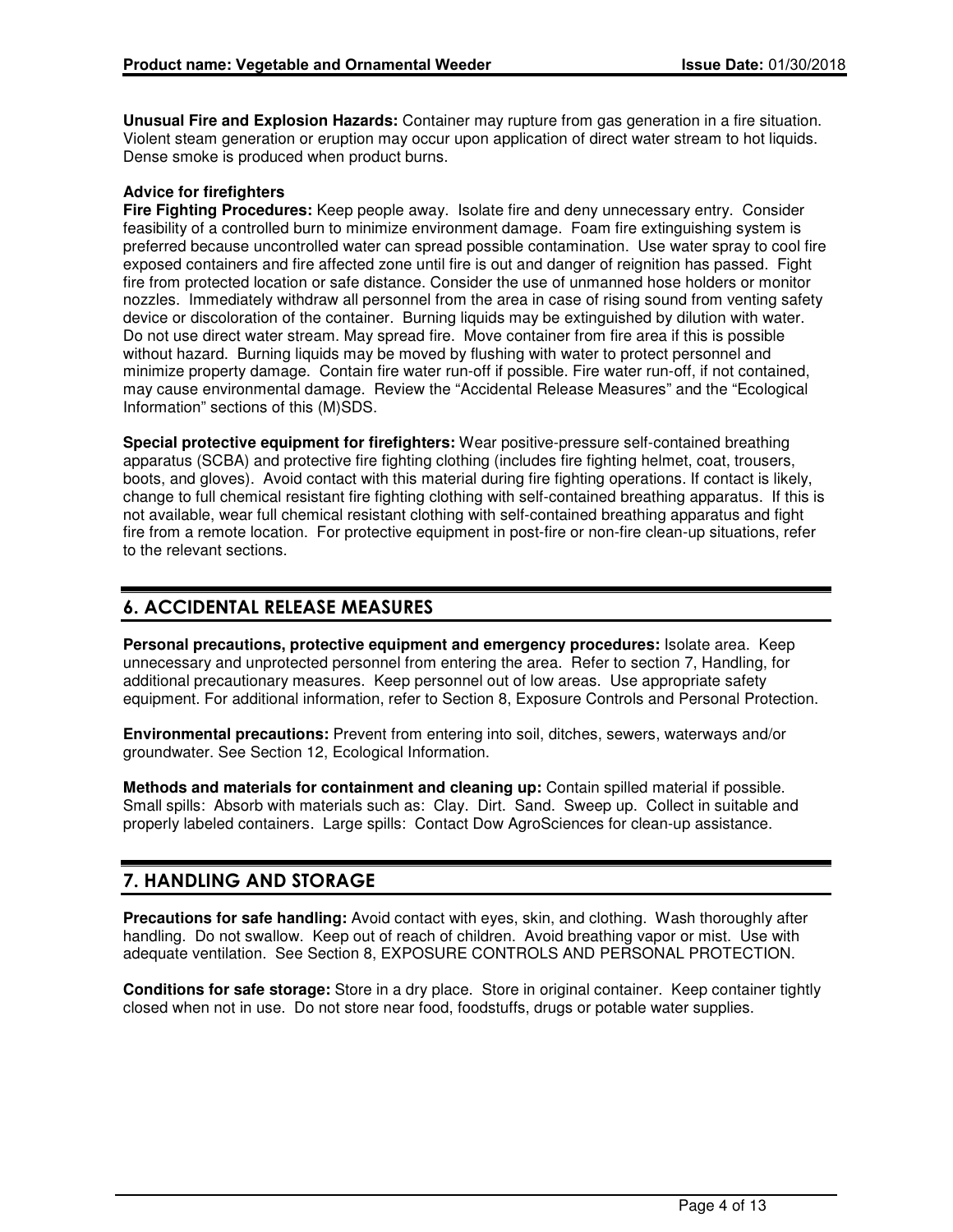## 8. EXPOSURE CONTROLS/PERSONAL PROTECTION

### **Control parameters**

Exposure limits are listed below, if they exist.

| Component   | Regulation   | Type of listing | <b>Value/Notation</b> |
|-------------|--------------|-----------------|-----------------------|
| Naphthalene | Dow IHG      | TWA             | 10 ppm                |
|             | Dow IHG      | TWA             | Absorbed via skin     |
|             | Dow IHG      | <b>STEL</b>     | 15 ppm                |
|             | Dow IHG      | <b>STEL</b>     | Absorbed via skin     |
|             | <b>ACGIH</b> | TWA             | 10 ppm                |
|             | ACGIH        | TWA             | Absorbed via skin     |
|             | OSHA Z-1     | TWA             | 50 mg/m3 10 ppm       |

RECOMMENDATIONS IN THIS SECTION ARE FOR MANUFACTURING, COMMERCIAL BLENDING AND PACKAGING WORKERS. APPLICATORS AND HANDLERS SHOULD SEE THE PRODUCT LABEL FOR PROPER PERSONAL PROTECTIVE EQUIPMENT AND CLOTHING.

### **Exposure controls**

**Engineering controls:** Use local exhaust ventilation, or other engineering controls to maintain airborne levels below exposure limit requirements or guidelines. If there are no applicable exposure limit requirements or guidelines, general ventilation should be sufficient for most operations. Local exhaust ventilation may be necessary for some operations.

#### **Individual protection measures**

**Eye/face protection:** Use chemical goggles. If exposure causes eye discomfort, use a fullface respirator.

### **Skin protection**

**Hand protection:** Use gloves chemically resistant to this material. Examples of preferred glove barrier materials include: Chlorinated polyethylene. Neoprene. Nitrile/butadiene rubber ("nitrile" or "NBR"). Polyethylene. Ethyl vinyl alcohol laminate ("EVAL"). Polyvinyl chloride ("PVC" or "vinyl"). Viton. Examples of acceptable glove barrier materials include: Butyl rubber. Natural rubber ("latex"). Avoid gloves made of: Polyvinyl alcohol ("PVA"). NOTICE: The selection of a specific glove for a particular application and duration of use in a workplace should also take into account all relevant workplace factors such as, but not limited to: Other chemicals which may be handled, physical requirements (cut/puncture protection, dexterity, thermal protection), potential body reactions to glove materials, as well as the instructions/specifications provided by the glove supplier.

**Other protection:** Use protective clothing chemically resistant to this material. Selection of specific items such as face shield, boots, apron, or full body suit will depend on the task. Remove contaminated clothing immediately, wash skin area with soap and water, and launder clothing before reuse or dispose of properly. Items which cannot be decontaminated, such as shoes, belts and watchbands, should be removed and disposed of properly.

**Respiratory protection:** Respiratory protection should be worn when there is a potential to exceed the exposure limit requirements or guidelines. If there are no applicable exposure limit requirements or guidelines, wear respiratory protection when adverse effects, such as respiratory irritation or discomfort have been experienced, or where indicated by your risk assessment process. For most conditions no respiratory protection should be needed; however, if discomfort is experienced, use an approved air-purifying respirator. The following should be effective types of air-purifying respirators: Organic vapor cartridge with a particulate pre-filter.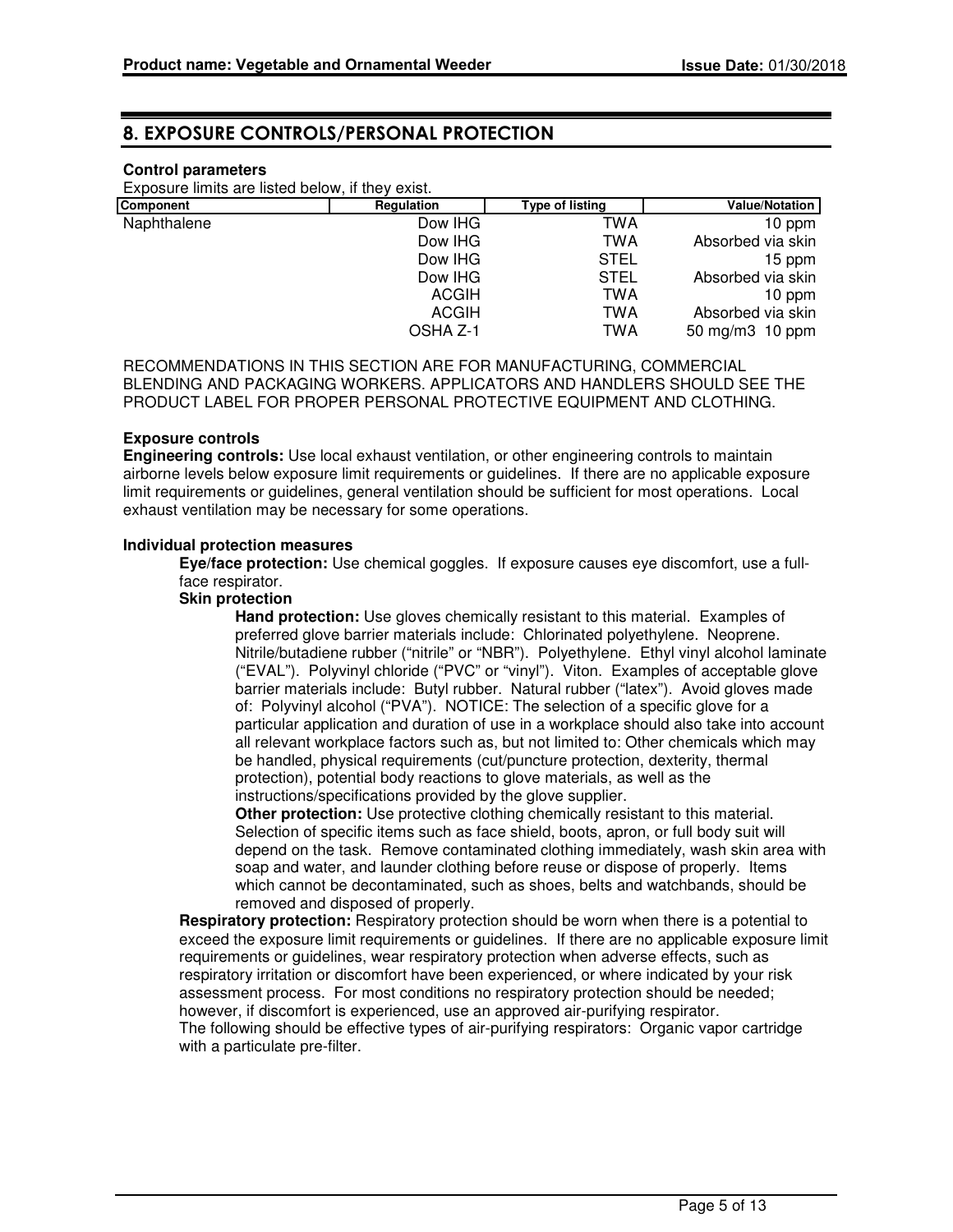## 9. PHYSICAL AND CHEMICAL PROPERTIES

| Appearance                                       |                                                                  |
|--------------------------------------------------|------------------------------------------------------------------|
| <b>Physical state</b>                            | Liquid.                                                          |
| Color                                            | Orange                                                           |
| Odor                                             | Solvent                                                          |
| <b>Odor Threshold</b>                            | no data available                                                |
| рH                                               | 5.0 Literature (aqueous 50/50)                                   |
| Melting point/range                              | No test data available                                           |
| <b>Freezing point</b>                            | No test data available                                           |
| Boiling point (760 mmHg)                         | 232 - 275 °C (450 - 527 °F) Literature Solvent                   |
| <b>Flash point</b>                               | closed cup 99 °C (210 °F) Pensky-Martens Closed Cup<br>ASTM D 93 |
| <b>Evaporation Rate (Butyl Acetate)</b><br>$= 1$ | no data available                                                |
| <b>Flammability (solid, gas)</b>                 | Not Applicable                                                   |
| <b>Lower explosion limit</b>                     | 1.8 % vol Estimated. Solvent                                     |
| <b>Upper explosion limit</b>                     | 11.8 % vol Estimated. Solvent                                    |
| <b>Vapor Pressure</b>                            | < 1 hPa at 20 °C (68 °F) Literature Solvent                      |
| Relative Vapor Density (air $= 1$ )              | 4.7 Literature (solvent, relative to air)                        |
| Relative Density (water $= 1$ )                  | 1.117 at 20 °C (68 °F) Literature                                |
| <b>Water solubility</b>                          | emulsifies in water                                              |
| Partition coefficient: n-<br>octanol/water       | no data available                                                |
| <b>Auto-ignition temperature</b>                 | No test data available                                           |
| <b>Decomposition temperature</b>                 | No test data available                                           |
| <b>Kinematic Viscosity</b>                       | no data available                                                |
| <b>Explosive properties</b>                      | no data available                                                |
| <b>Oxidizing properties</b>                      | no data available                                                |
| <b>Liquid Density</b>                            | 1.117 g/cm3Literature                                            |
| <b>Molecular weight</b>                          | no data available                                                |

NOTE: The physical data presented above are typical values and should not be construed as a specification.

## 10. STABILITY AND REACTIVITY

**Reactivity:** no data available

**Chemical stability:** Unstable at elevated temperatures.

**Possibility of hazardous reactions:** Polymerization will not occur.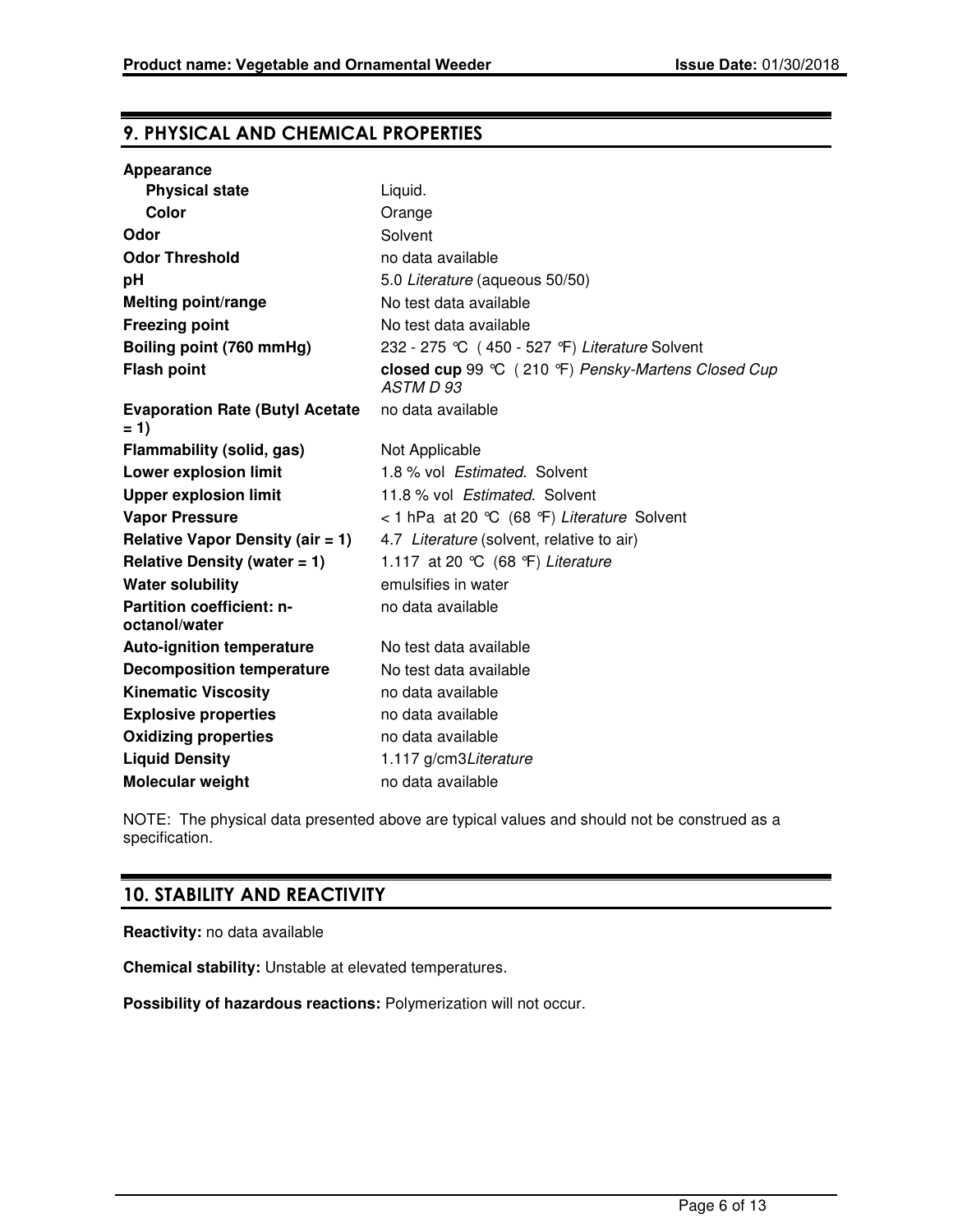**Conditions to avoid:** Exposure to elevated temperatures can cause product to decompose. Generation of gas during decomposition can cause pressure in closed systems. Pressure build-up can be rapid. Avoid static discharge.

**Incompatible materials:** Avoid contact with: Oxidizers.

**Hazardous decomposition products:** Decomposition products depend upon temperature, air supply and the presence of other materials. Decomposition products can include and are not limited to: Carbon monoxide. Carbon dioxide. Fluorinated hydrocarbons. Hydrogen fluoride. Nitrogen oxides. Toxic flammable gases can be released during decomposition.

## 11. TOXICOLOGICAL INFORMATION

Toxicological information on this product or its components appear in this section when such data is available.

### **Acute toxicity**

#### **Acute oral toxicity**

Low toxicity if swallowed. Small amounts swallowed incidentally as a result of normal handling operations are not likely to cause injury; however, swallowing larger amounts may cause injury.

LD50, Rat, male, > 5,000 mg/kg LD50, Rat, female, 4,013 mg/kg

### **Acute dermal toxicity**

Prolonged skin contact is unlikely to result in absorption of harmful amounts.

LD50, Rabbit, male and female, > 2,000 mg/kg

### **Acute inhalation toxicity**

No adverse effects are anticipated from single exposure to mist.

LC50, Rat, male and female, 4 Hour, Mist, > 7.74 mg/l

### **Skin corrosion/irritation**

Brief contact may cause slight skin irritation with local redness. Prolonged contact may cause skin irritation with local redness. May cause drying and flaking of the skin.

### **Serious eye damage/eye irritation**

May cause slight eye irritation. May cause slight corneal injury. Vapor may cause eye irritation experienced as mild discomfort and redness.

#### **Sensitization**

For the active ingredient(s): Skin contact may cause an allergic skin reaction.

For respiratory sensitization: No relevant data found.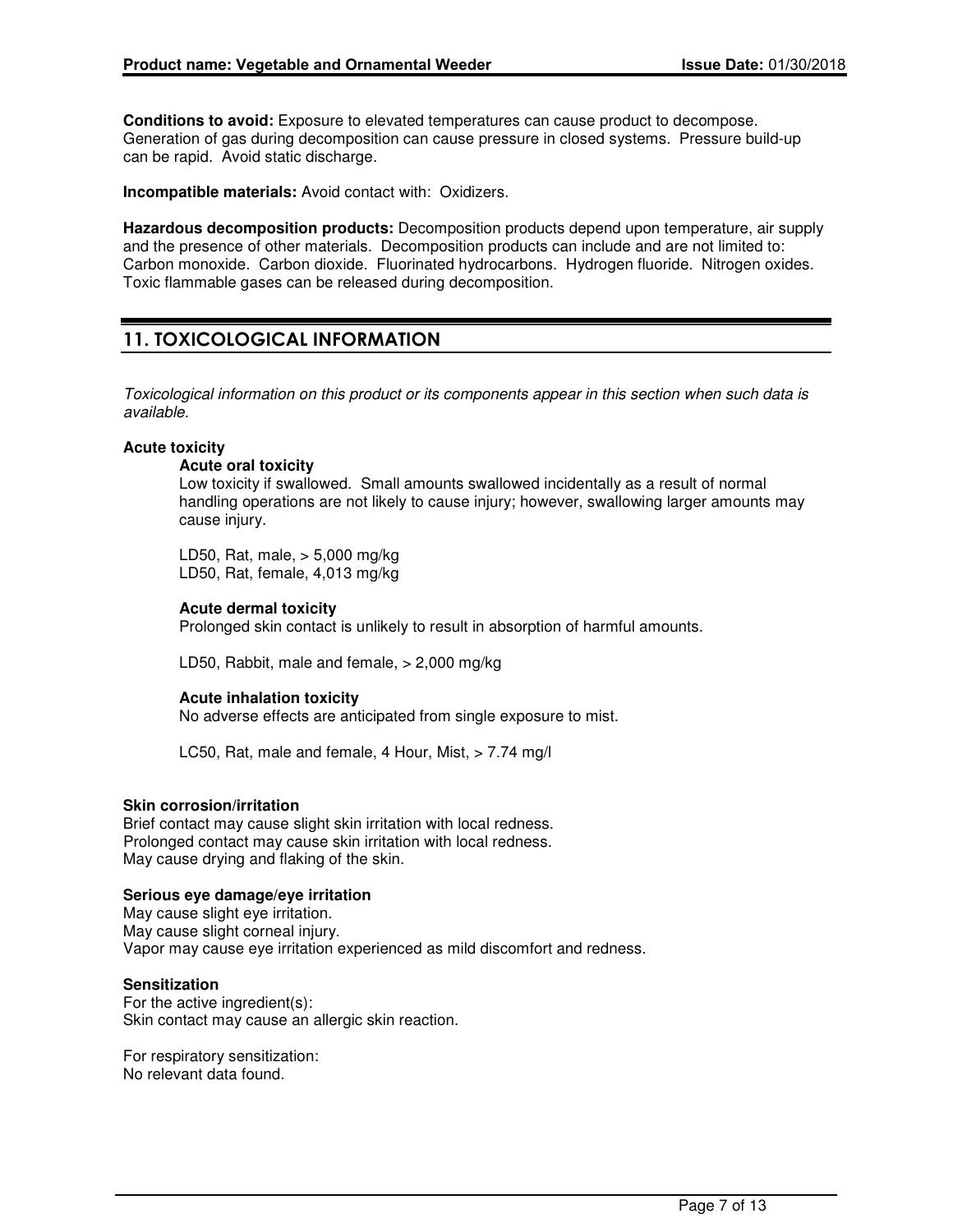### **Specific Target Organ Systemic Toxicity (Single Exposure)**

Evaluation of available data suggests that this material is not an STOT-SE toxicant.

### **Specific Target Organ Systemic Toxicity (Repeated Exposure)**

For the active ingredient(s): In animals, effects have been reported on the following organs: Liver. Kidney. Blood. For the solvent(s): Lung. Gastrointestinal tract. Thyroid. Urinary tract. Dose levels producing these effects were many times higher than any dose levels expected from exposure due to use. For the major component(s): Naphthalene. Observations in animals include: Respiratory effects. Cataracts and other eye effects have been reported in humans repeatedly exposed to naphthalene vapor or dust. Ingestion of naphthalene by humans has caused hemolytic anemia. Excessive exposure may cause hemolysis, thereby impairing the blood's ability to transport oxygen.

### **Carcinogenicity**

For the active ingredient(s): A low incidence of urinary tract tumors was seen in only 1 of 5 chronic studies in rats with trifluralin. Trifluralin is not anticipated to be a carcinogenic risk to man. For the major component(s): Naphthalene. Has caused cancer in some laboratory animals. In humans, there is limited evidence of cancer in workers involved in naphthalene production. Limited oral studies in rats were negative.

### **Teratogenicity**

For the active ingredient(s): Trifluralin. Has been toxic to the fetus in laboratory animals at doses toxic to the mother. For the solvent(s): For the major component(s): Did not cause birth defects in laboratory animals.

#### **Reproductive toxicity**

For the active ingredient(s): Trifluralin. In animal studies, did not interfere with reproduction.

### **Mutagenicity**

For the active ingredient(s): Trifluralin. In vitro genetic toxicity studies were predominantly negative. For the solvent(s): In vitro genetic toxicity studies were negative. For the major component(s): In vitro genetic toxicity studies were negative in some cases and positive in other cases. Animal genetic toxicity studies were predominantly negative. Animal genetic toxicity studies were negative.

#### **Aspiration Hazard**

Aspiration into the lungs may occur during ingestion or vomiting, causing lung damage or even death due to chemical pneumonia.

| Carcinogenicity    |             |
|--------------------|-------------|
| Component          | List        |
| <b>Naphthalene</b> | <b>IARC</b> |

**Classification** Group 2B: Possibly carcinogenic to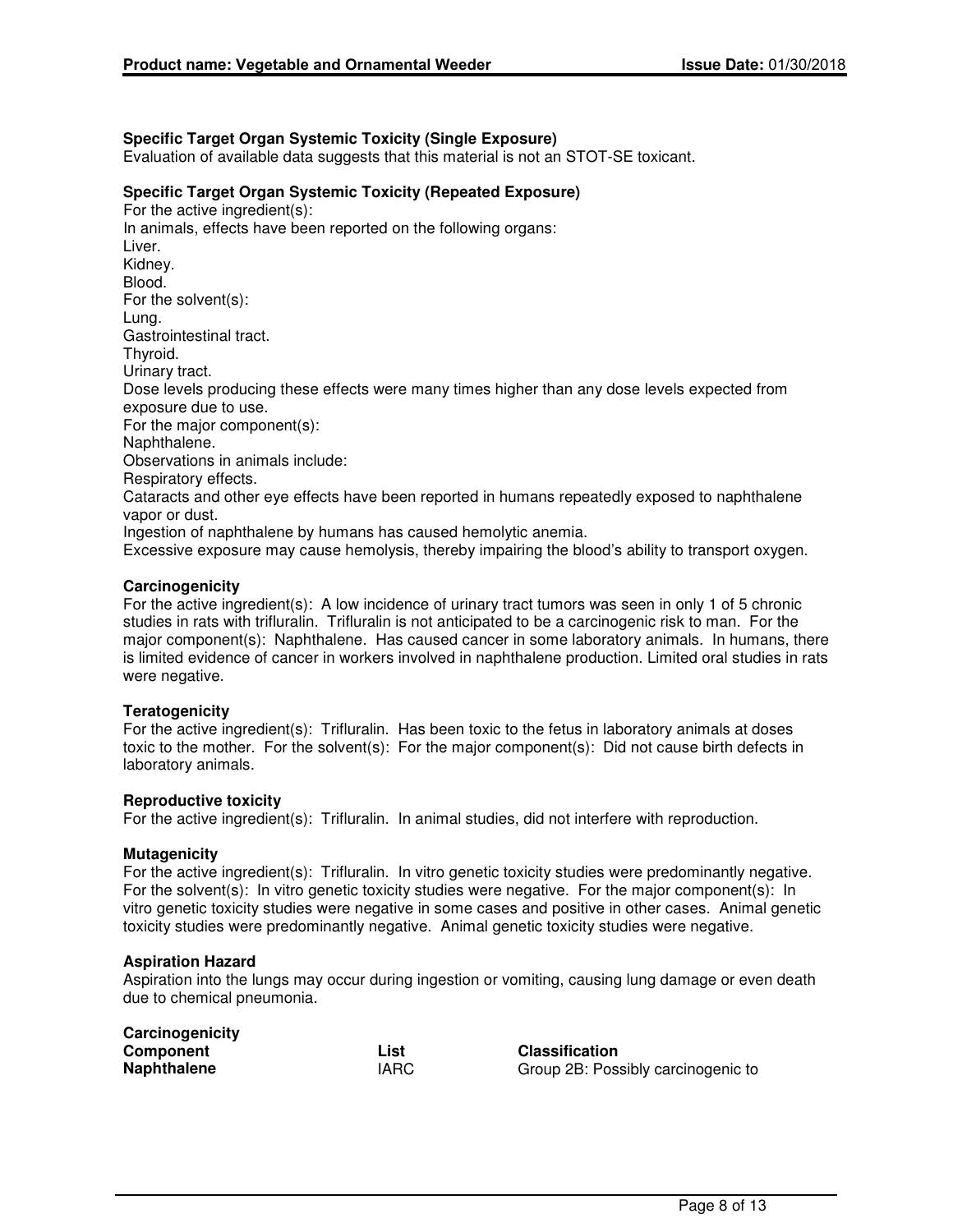humans US NTP Reasonably anticipated to be a human carcinogen ACGIH A3: Confirmed animal carcinogen with unknown relevance to humans.

## 12. ECOLOGICAL INFORMATION

Ecotoxicological information on this product or its components appear in this section when such data is available.

### **Toxicity**

### **Trifluralin**

### **Acute toxicity to fish**

Material is very highly toxic to aquatic organisms on an acute basis (LC50/EC50 <0.1 mg/L in the most sensitive species).

LC50, Oncorhynchus mykiss (rainbow trout), flow-through test, 96 Hour, 0.088 mg/l LC50, Lepomis macrochirus (Bluegill sunfish), flow-through test, 96 Hour, 0.089 mg/l

### **Acute toxicity to aquatic invertebrates**

EC50, water flea Daphnia magna, static test, 48 Hour, 0.245 mg/l EC50, mussel Mytilus edulis, static test, 48 Hour, 0.096 mg/l

### **Acute toxicity to algae/aquatic plants**

ErC50, Pseudokirchneriella subcapitata (green algae), 72 Hour, 0.0532 mg/l EC50, Lemna gibba, Growth inhibition, 7 d, 0.043 mg/l EbC50, diatom Navicula sp., 5 d, Biomass, 0.015 mg/l

### **Toxicity to bacteria**

EC50, activated sludge, 3 Hour, > 100 mg/l

### **Chronic toxicity to fish**

NOEC, Oncorhynchus mykiss (rainbow trout), static test, 48 d, growth, 0.00114 mg/l

### **Chronic toxicity to aquatic invertebrates**

NOEC, Daphnia magna (Water flea), semi-static test, 21 d, growth, 0.0507 mg/l

### **Toxicity to Above Ground Organisms**

Material is practically non-toxic to birds on an acute basis (LD50 > 2000 mg/kg). Material is practically non-toxic to birds on a dietary basis (LC50 > 5000 ppm). oral LD50, Colinus virginianus (Bobwhite quail), > 2250mg/kg bodyweight. dietary LC50, Colinus virginianus (Bobwhite quail), 5 d, > 5000mg/kg diet. oral LD50, Apis mellifera (bees), > 100micrograms/bee contact LD50, Apis mellifera (bees), > 100micrograms/bee

### **Toxicity to soil-dwelling organisms**

LC50, Eisenia fetida (earthworms), 14 d, > 1,000 mg/kg

### **Naphthalene**

**Acute toxicity to fish**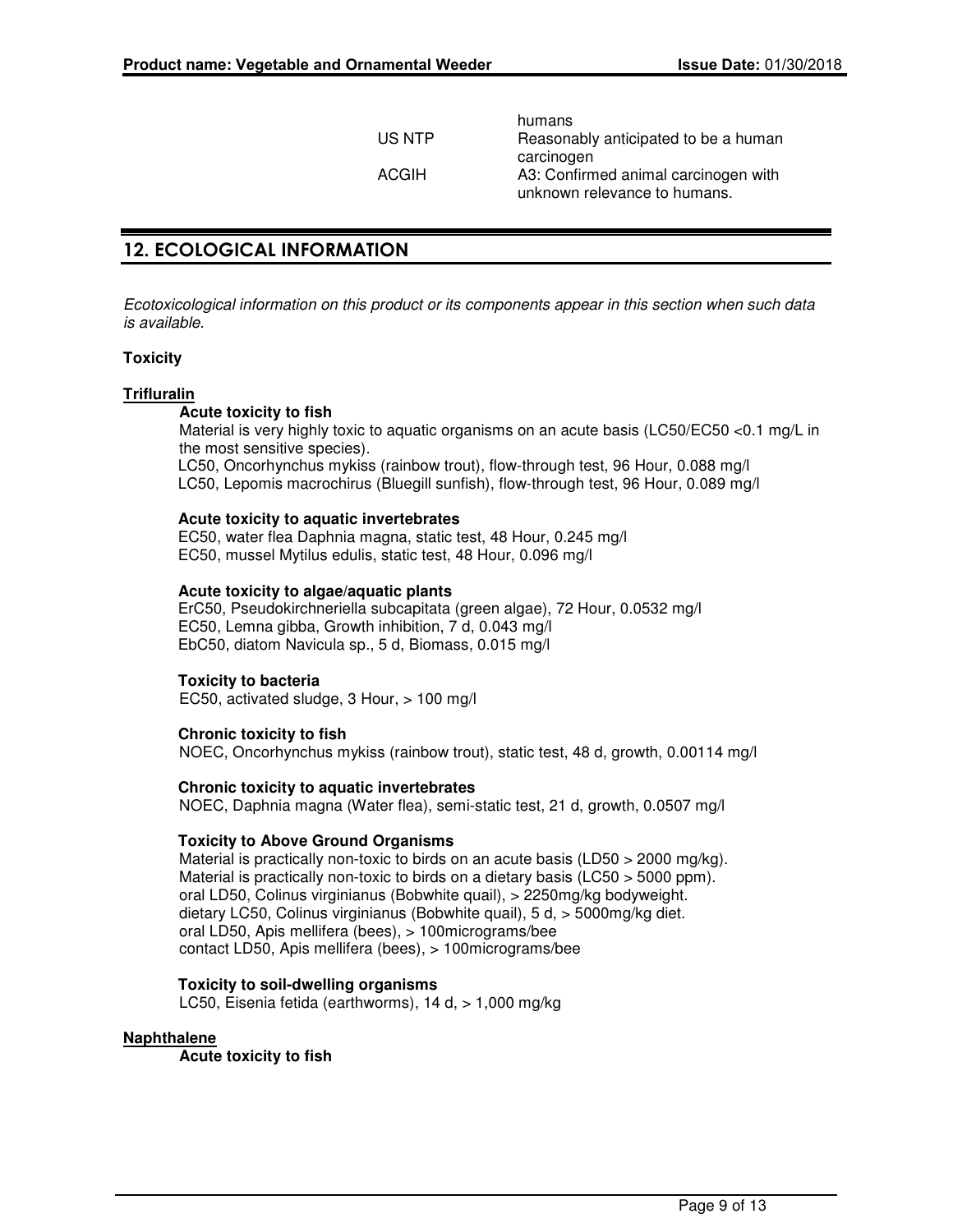Material is highly toxic to aquatic organisms on an acute basis (LC50/EC50 between 0.1 and 1 mg/L in the most sensitive species tested). LC50, Oncorhynchus mykiss (rainbow trout), 96 Hour, 0.11 mg/l

### **Acute toxicity to aquatic invertebrates**

EC50, Daphnia magna (Water flea), static test, 48 Hour, 1.6 - 24.1 mg/l

### **Chronic toxicity to fish**

NOEC, Other, flow-through, 40 d, mortality, 0.37 mg/l

### **Balance**

**Acute toxicity to fish** No relevant data found.

### **Persistence and degradability**

### **Trifluralin**

**Biodegradability:** Material is expected to biodegrade very slowly (in the environment). Fails to pass OECD/EEC tests for ready biodegradability. 10-day Window: Fail **Biodegradation:** 5 % **Exposure time:** 28 d **Method:** OECD Test Guideline 301B or Equivalent

**Chemical Oxygen Demand:** 1.37 mg/mg

### **Stability in Water (1/2-life)**

Hydrolysis, half-life, > 1 year, pH 3 - 9, Measured Photolysis, half-life, 0.19 - 3.08 Hour, Measured

### **Photodegradation**

**Test Type:** Half-life (indirect photolysis) **Sensitizer:** OH radicals **Atmospheric half-life:** 5.347 Hour **Method:** Estimated.

### **Naphthalene**

**Biodegradability:** Biodegradation under aerobic static laboratory conditions is high (BOD20 or BOD28/ThOD > 40%).

**Theoretical Oxygen Demand:** 3.00 mg/mg

### **Biological oxygen demand (BOD)**

| <b>Incubation</b><br>Time | <b>BOD</b> |
|---------------------------|------------|
| 5 d                       | 57.000 %   |
| 10 $d$                    | 71.000 %   |
| 20 d                      | 71.000 %   |

### **Photodegradation**

**Test Type:** Half-life (indirect photolysis) **Sensitizer:** OH radicals **Atmospheric half-life:** 5.9 Hour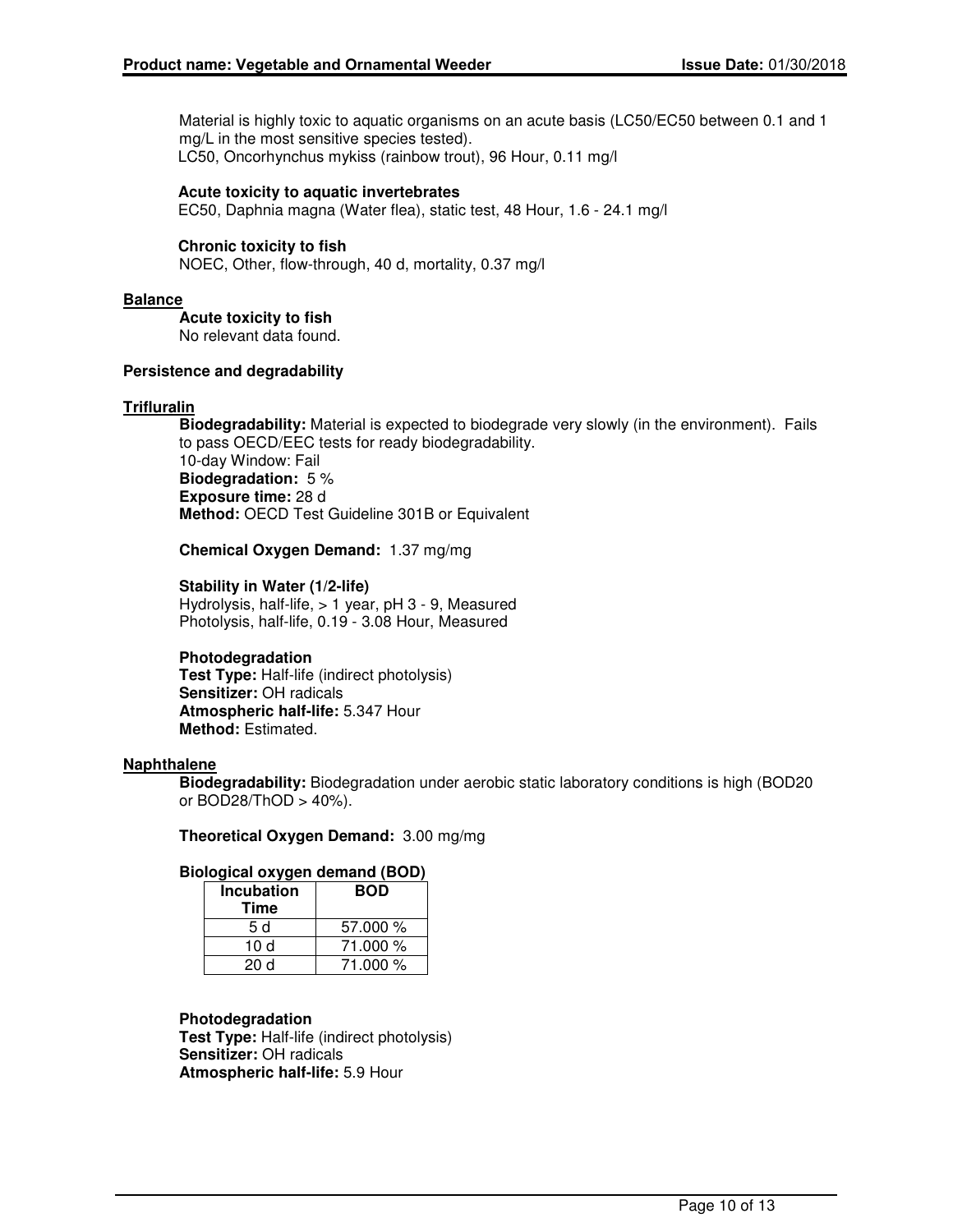**Method:** Estimated.

### **Balance**

**Biodegradability:** No relevant data found.

### **Bioaccumulative potential**

### **Trifluralin**

**Bioaccumulation:** Bioconcentration potential is high (BCF > 3000 or Log Pow between 5 and 7).

**Partition coefficient: n-octanol/water(log Pow):** 5.27 **Bioconcentration factor (BCF):** 1,060 - 6,000 Pimephales promelas (fathead minnow) Estimated.

### **Naphthalene**

**Bioaccumulation:** Bioconcentration potential is moderate (BCF between 100 and 3000 or Log Pow between 3 and 5). **Partition coefficient: n-octanol/water(log Pow):** 3.3 Measured

**Bioconcentration factor (BCF):** 40 - 300 Fish. 28 d Measured

### **Balance**

**Bioaccumulation:** No relevant data found.

### **Mobility in soil**

### **Naphthalene**

Potential for mobility in soil is medium (Koc between 150 and 500). **Partition coefficient(Koc):** 240 - 1300 Measured

### **Balance**

No relevant data found.

## 13. DISPOSAL CONSIDERATIONS

**Disposal methods:** If wastes and/or containers cannot be disposed of according to the product label directions, disposal of this material must be in accordance with your local or area regulatory authorities. This information presented below only applies to the material as supplied. The identification based on characteristic(s) or listing may not apply if the material has been used or otherwise contaminated. It is the responsibility of the waste generator to determine the toxicity and physical properties of the material generated to determine the proper waste identification and disposal methods in compliance with applicable regulations. If the material as supplied becomes a waste, follow all applicable regional, national and local laws.

## 14. TRANSPORT INFORMATION

| <b>DOT</b> 6/1 Pint, 12/1 Pint and 6/1 Quart cases: Not Regulated  |                                                                                                                |
|--------------------------------------------------------------------|----------------------------------------------------------------------------------------------------------------|
| 12/1 Quart cases:                                                  | UN 3082, Environmentally Hazardous Substance,<br>Liquid, N.O.S. (Trifluralin), 9, PGIII, RQ 10 Lbs., Ltd. Qty. |
| IATA 6/1 Pint, 12/1 Pint and 6/1 Quart cases: Not Regulated        |                                                                                                                |
| 12/1 Quart cases:                                                  | UN 3082, Environmentally Hazardous Substance,<br>Liquid, N.O.S. (Trifluralin), 9, PGIII, RQ 10 Lbs., Ltd. Qty. |
| <b>IMDG</b> 6/1 Pint, 12/1 Pint and 6/1 Quart cases: Not Regulated |                                                                                                                |
| 12/1 Quart cases:                                                  | UN3082, Environmentally Hazardous Substance,<br>Liquid, N.O.S. (Trifluralin), 9, PGIII, RQ 10 Lbs., Ltd, Qty.  |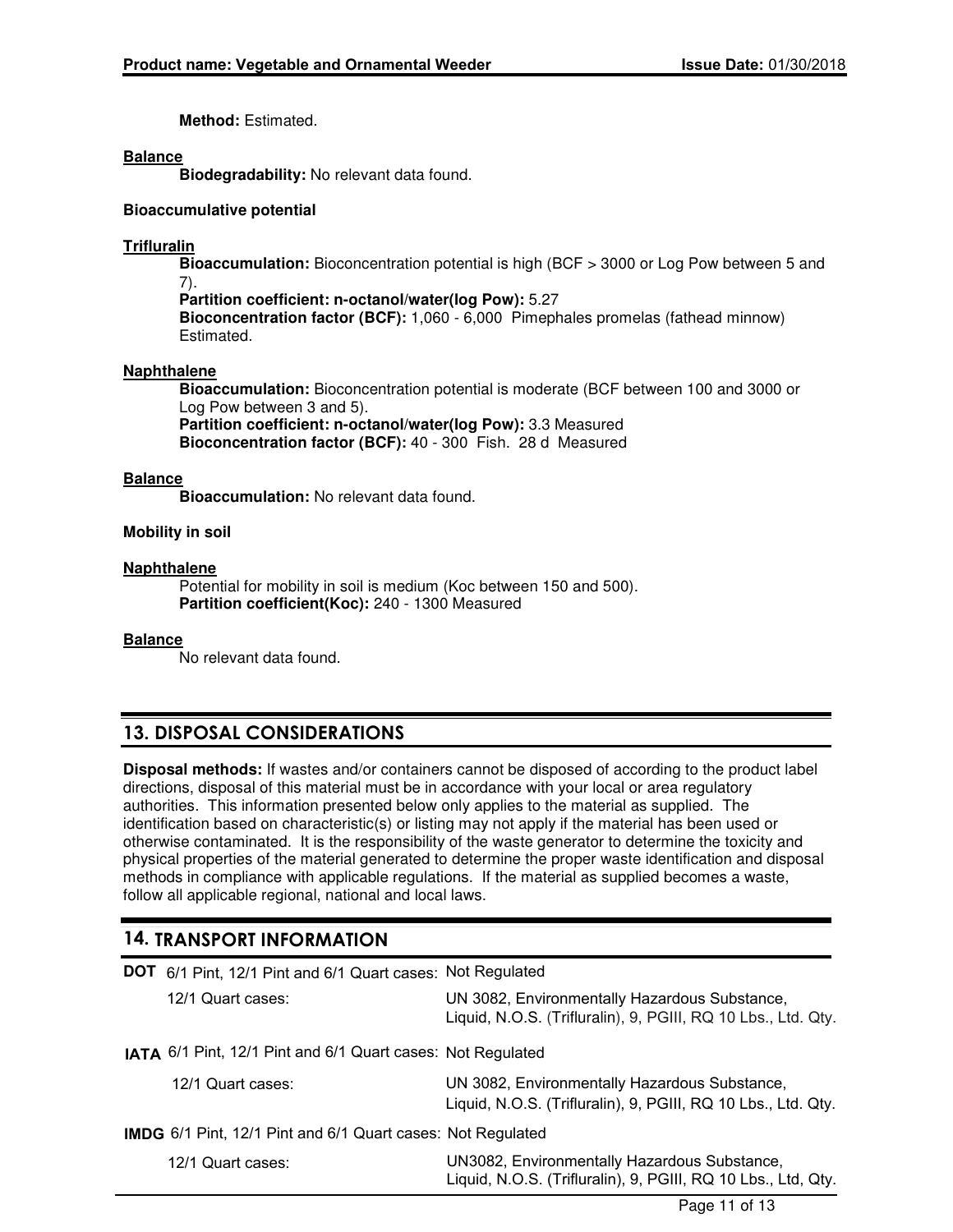This information is not intended to convey all specific regulatory or operational requirements/information relating to this product. Transportation classifications may vary by container volume and may be influenced by regional or country variations in regulations. Additional transportation system information can be obtained through an authorized sales or customer service representative. It is the responsibility of the transporting organization to follow all applicable laws, regulations and rules relating to the transportation of the material.

## 15. REGULATORY INFORMATION

### **OSHA Hazard Communication Standard**

This product is a "Hazardous Chemical" as defined by the OSHA Hazard Communication Standard, 29 CFR 1910.1200.

**Superfund Amendments and Reauthorization Act of 1986 Title III (Emergency Planning and Community Right-to-Know Act of 1986) Sections 311 and 312** Acute Health Hazard

Chronic Health Hazard

**Superfund Amendments and Reauthorization Act of 1986 Title III (Emergency Planning and Community Right-to-Know Act of 1986) Section 313**

| <b>Components</b> | <b>CASRN</b> |
|-------------------|--------------|
| Naphthalene       | 91-20-3      |

**California Proposition 65 (Safe Drinking Water and Toxic Enforcement Act of 1986)** ATTENTION: This product contains chemicals known to the State of California to cause cancer.

### **Pennsylvania (Worker and Community Right-To-Know Act): Pennsylvania Hazardous Substances List and/or Pennsylvania Environmental Hazardous Substance List:**

The following product components are cited int he Pennsylvania Hazardous Substance List and/or the Pennsylvania Environmental Substance List, and are present at levels hwich require reporting.

| <b>Components</b> | <b>CASRN</b>  |
|-------------------|---------------|
| Trifluralin       | 1582-09-8     |
| Napthalene        | $91 - 20 - 3$ |

### **Pennsylvania (Worker and Community Right-To-Know Act): Pennsylvania Special Hazardous Substances List:**

To the best of our knowledge, this product does not contain chemicals at levels which require reporting of this statute.

### **United States TSCA Inventory (TSCA)**

This product contains chemical substance(s) exempt from U.S. EPA TSCA Inventory requirements. It is regulated as a pesticide subject to Federal Insecticide, Fungicide, and Rodenticide Act (FIFRA) requirements.

### **Federal Insecticide, Fungicide and Rodenticide Act**

EPA Registration Number: 54705-6

This chemical is a pesticide product registered by the Environmental Protection Agency and is subject to certain labeling requirements under federal pesticide law. These requirements differ from the classification criteria and hazard information required for safety data sheets, and for workplace labels of non-pesticide chemicals. Following is the hazard information as required on the pesticide label:

**CAUTION** 

Causes moderate eye irritation Harmful if swallowed Prolonged or frequetly repeated skin contact may cause allergic reactions in some individuals.